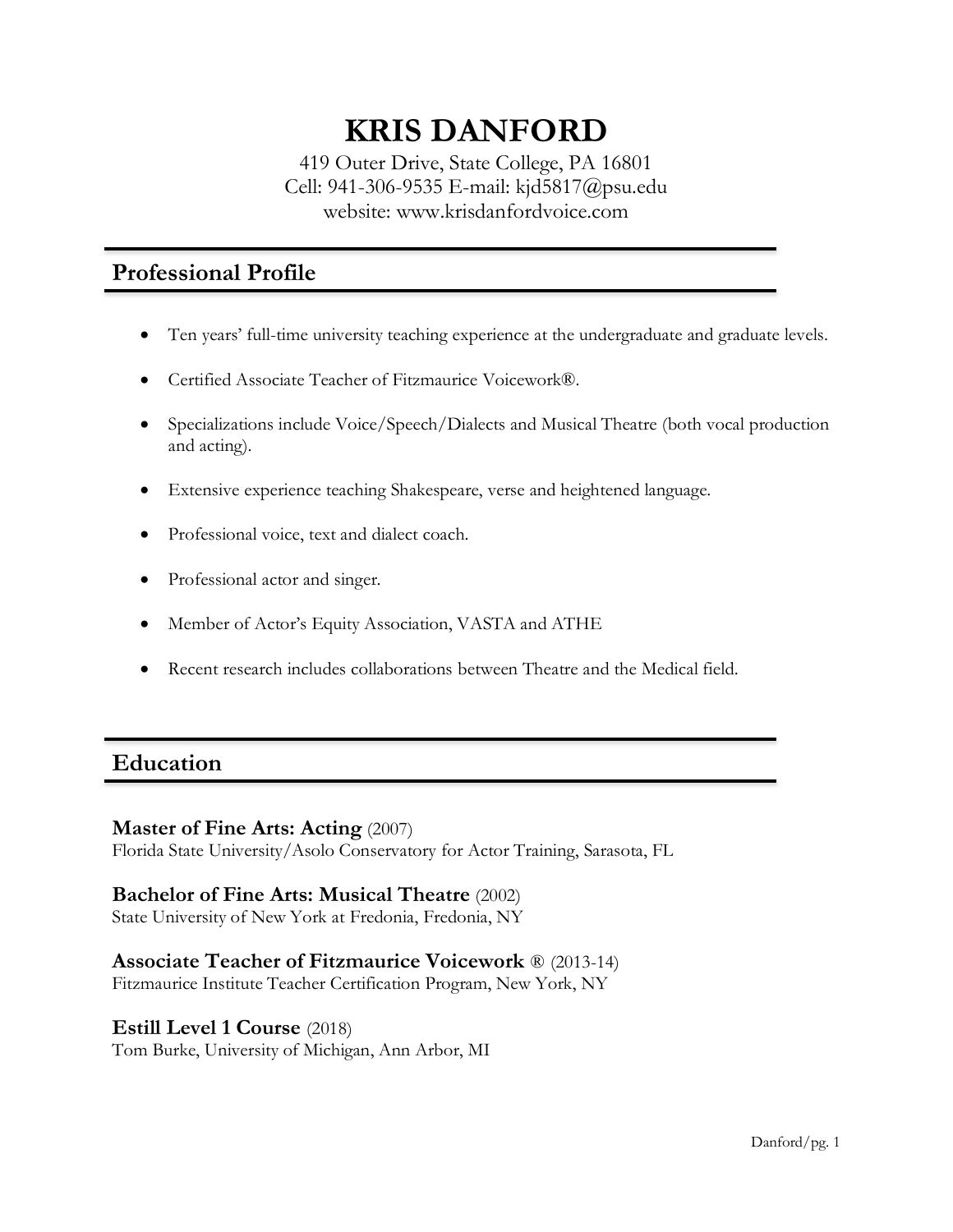# **Teaching Areas of Specialization**

# **Voice**

From the freshman undergraduate to graduate level, students receive training in the work of Catherine Fitzmaurice, Patsy Rodenburg and Roy Hart among others. Work centers on exercises and techniques to develop dynamic, effortless and healthy voices.

# **Speech**

Using a kinesthetic, descriptive approach inspired by Knight-Thompson Speechwork, students train to increase dexterity and accuracy of speech. Work fully explores the vocal tract to broaden one's range of possibilities in the realm of human language.

# **Dialects**

Students learn to adopt new accents through kinesthetic awareness and use of the IPA, working on different dialects and developing the skills to learn dialects independently.

# **Shakespeare and Heightened Text**

Techniques for approaching heightened language and verse, including scansion, poetic devices and how to allow the language to inform your acting choices.

# **Singing for Musical Theatre**

An examination of healthy, expressive singing in a number of styles, using a variety of approaches including Fitzmaurice Voicework, bel canto technique and Estill voice training.

# **Acting for Musical Theatre**

An exploration of practices to bring a song to life, implementing all of the specificity and momentto-moment work present in non-musical acting.

# **Audition Technique**

Explores best professional practices in audition settings – both musical and non-musical – including essential skill-building for pursuing professional theatre projects.

# **Acting**

Concentration on skills for actors, including connection to partner, listening, objectives, tactics and the reality of doing.

#### **Movement for Actors**

Techniques for creating an open, neutral body and developing maximum flexibility and creativity for the purpose of theatrical expression.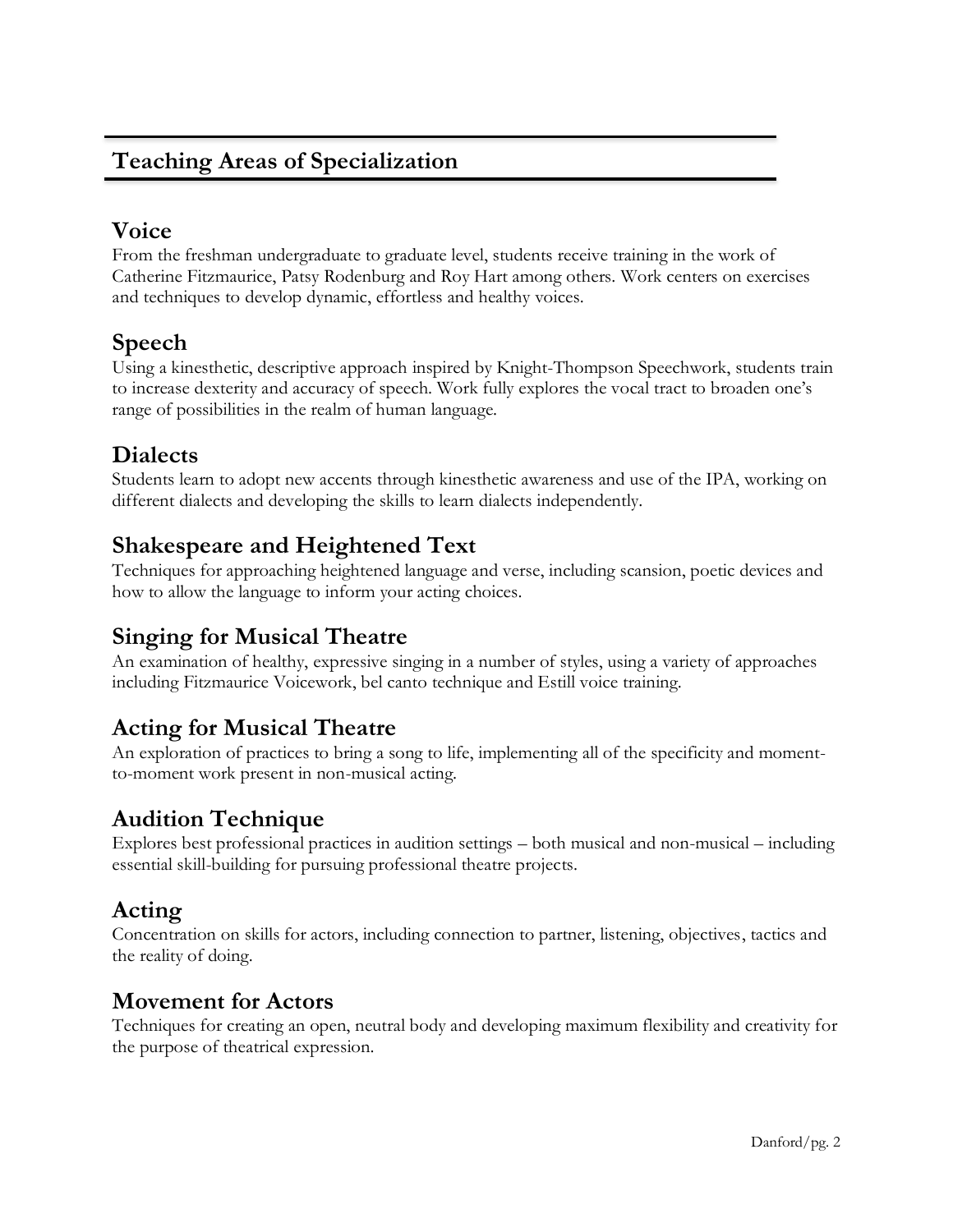# **University Teaching Experience**

#### **The Pennsylvania State University:** State College, PA **Associate Professor of Voice and Speech** (2020-current)

Foundation voice and speech instructor for BFA Acting and Musical Theatre majors in the School of Theatre. Additional duties include upper level text and dialect classes as well as mainstage production coaching.

- **Voice and Speech I** Initial voice and speech course for Freshman BFA Acting majors. Students focus on building breath and body awareness to support sound as efficiently as possible.
- **Voice and Speech II**  Building on Voice I, students master the healthy and efficient use of the voice, improve breath capacity, range, resonance, diction and gain an understanding of relevant anatomy. The course also integrates somatic experiencing work and work on vocal extremes.
- **Stage Dialects** Students solidify their understanding of the International Phonetic Alphabet and apply it to accent work. Using tools and approaches from Knight Thompson Speechwork, students learn to take on a variety of different accents and the course culminates in students researching and presenting an accent of their choice.
- **Advanced Text** This upper level course explores a wide variety of complicated, heightened texts. Students are challenged to utilize specific vocal and rhetorical tools to enhance clarity and embody complex text.

#### **Additional Duties**

- Dialect coaching mainstage productions
- Committee work

#### **University of Michigan, Department of Theatre and Drama**: Ann Arbor, MI **Assistant Professor of Voice and Speech** (2018-2020)

Responsible for creating and implementing a 2-year voice curriculum for BFA Acting students in the Department of Theatre and Drama. In the planning stages of implementing singing for musical theatre courses for the BFA acting students.

- **Voice I** First voice course in the BFA sequence. Students learn principles of physical release, breath work and how to most effectively support sound with minimal tension and effort.
- **Voice II** Building on Voice I, students master the healthy and efficient use of the voice, improve breath capacity, range, resonance, diction and gain an understanding of relevant anatomy. The course also integrates some somatic experiencing work and exercises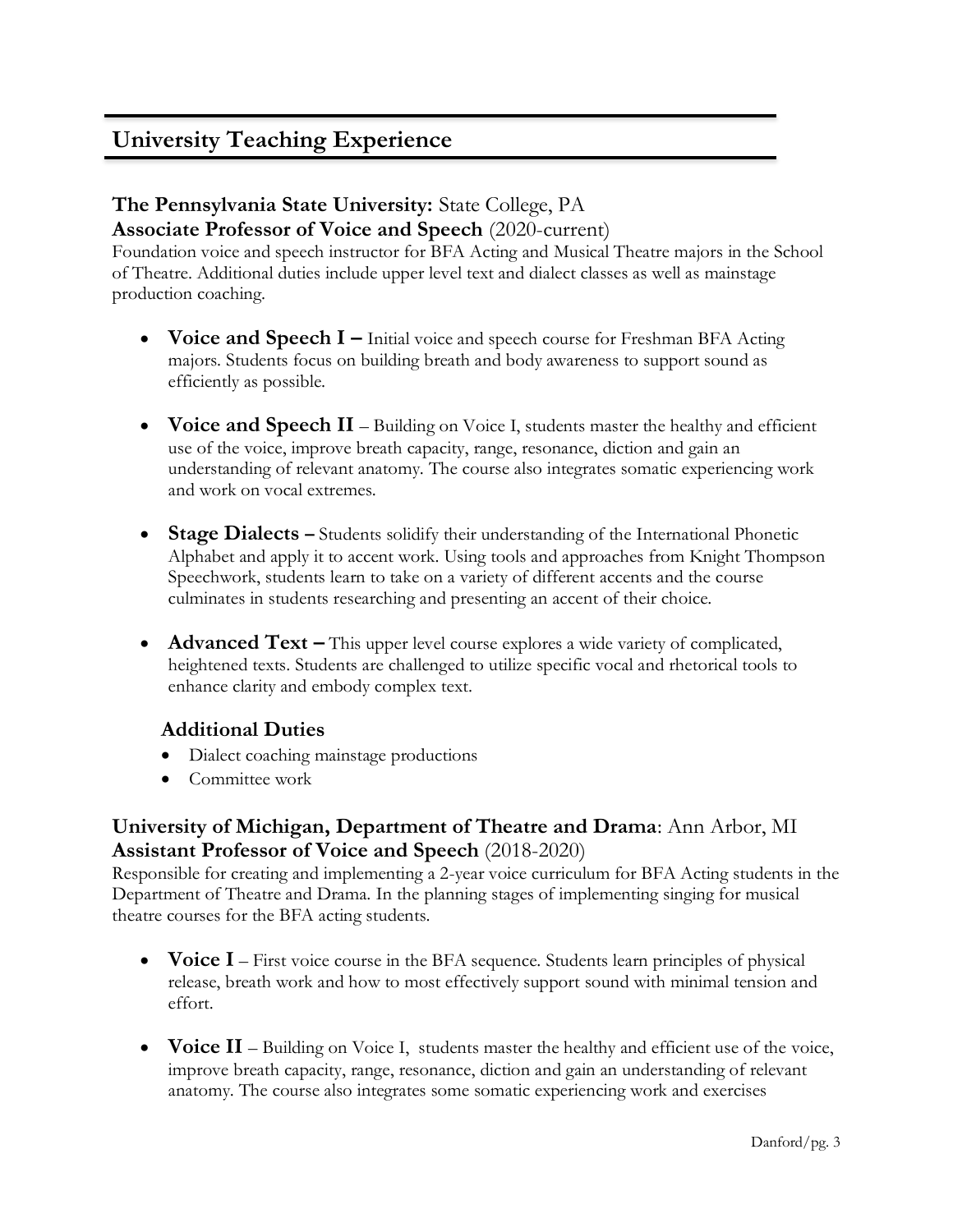surrounding the ability to be present. The course also introduces the International Phonetic Alphabet.

- **Voice and Speech III** The third course in the voice sequence concentrates on text work and heightened language. Students learn how to approach poetic language and verse to clarify meaning while using healthy vocal technique.
- **Stage Dialects –** Final course in the voice sequence. Students solidify their understanding of the International Phonetic Alphabet and apply it to accent and dialect work. Students work on 4-5 different dialects and develop the skills to learn dialects independently.

#### **Additional Duties**

- Dialect/speech coaching mainstage productions
- Unofficial advising re: career plans and craft
- Offering independent studies when possible

## **Southern Oregon University, Theatre:** Ashland, OR **Assistant Professor of Voice and Speech** (2016-2018)

Primary responsibilities included teaching a four-term Voice and Speech curriculum within the undergraduate, conservatory-style BFA program. BFA students earn the opportunity to audition for the actor trainee program at The Oregon Shakespeare Festival. Additional classes regularly include Singing for Musical Theatre, Acting Through Song and Introduction to Acting.

Developed and implemented the curriculum of a Musical Theatre Minor for the Theatre Program. Working in conjunction with the head of performance, created the degree track and a recommended progression for this new minor.

- **Singing for Musical Theatre** Studio-style vocal class geared towards building solid vocal technique for musical theatre. Students are given fundamental skills based in classical singing technique which they apply to musical theatre repertoire.
- **Auditioning II –** Students were challenged to choose and prepare a personalized audition package, including monologues and songs, to be utilized during their audition for Oregon Shakespeare Festival's Actor Trainee Program.
- **Acting Through Song** Acting styles class concentrating on performance within the genre of Musical Theatre. Approaching solos as monologues and duets as two-person scenes, students are challenged to incorporate acting technique and moment work while singing their text.
- **Voice and Movement I** First, co-taught voice and movement course in the BFA sequence. I teach the voice portion of the class in which students learn principles of physical release, breath work and how to most effectively support sound.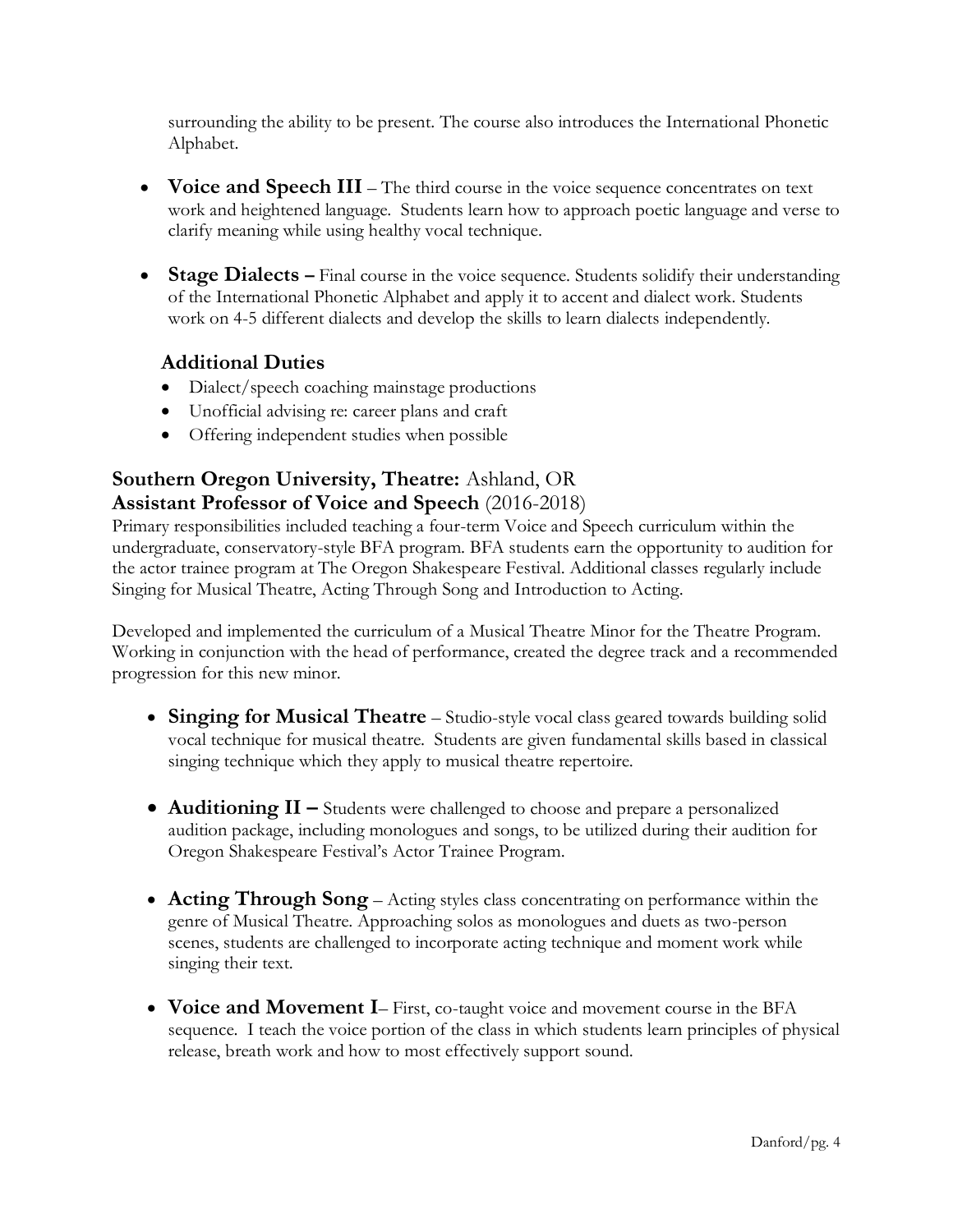- **Voice II** Building on Voice and Movement I, students master the healthy and efficient use of the voice, improve breath capacity, range, resonance, diction and gain an understanding of relevant anatomy. The course also introduces the International Phonetic Alphabet.
- **Voice and Speech III** The third course in the voice sequence concentrates on text work and heightened language. Students learn how to approach Shakespeare's language and verse to clarify meaning while using healthy vocal technique.
- **Voice and Speech IV** In this final voice course in the BFA sequence, students solidify their understanding of the International Phonetic Alphabet and apply it to accent and dialect work. Students work on 4-5 different dialects and develop the skills to learn dialects independently.
- **Introduction to Acting** Introductory class for majors and non-majors alike who are interested in exploring acting. Students are introduced to beginning acting principles and apply their knowledge in the performance of scene work.

#### **Additional Duties**

- Dialect/voice coaching mainstage productions
- Recruiting students and evaluating prospective student auditions
- Service to the Program, Center for the Arts and the University
- Advising undergraduate students academically and also professionally for career advice
- Maintain 33 advisees in the 2017-18 academic year
- Offer periodic student workshops through The Actors' Club, a student-run organization
- Provide one-on-one feedback on student work
- Interim advisor for SOU Dance Club, 2016-17

#### **University of Iowa, Theatre Arts:** Iowa City, IA

#### **Visiting Assistant Professor of Voice and Speech** (2015-2016)

Responsible for teaching all graduate and undergraduate voice courses within the Theatre Program. Voice, speech and dialect coach for main stage productions as needed. Maintained a 2-2 course load in addition to coaching, mentoring and advising students.

- **Vocal Technique I** Graduate-level, foundation course provides students with a fundamental understanding of the voice and how to use it effectively, expressively and healthfully. Students also begin working in detail on speech and are introduced to the International Phonetic Alphabet.
- **Vocal Technique II**  Building upon the foundation of Vocal Tech I, graduate students master healthy vocal function and expand range, resonance and use of vocal extremes. They also further solidify their ability to use the IPA.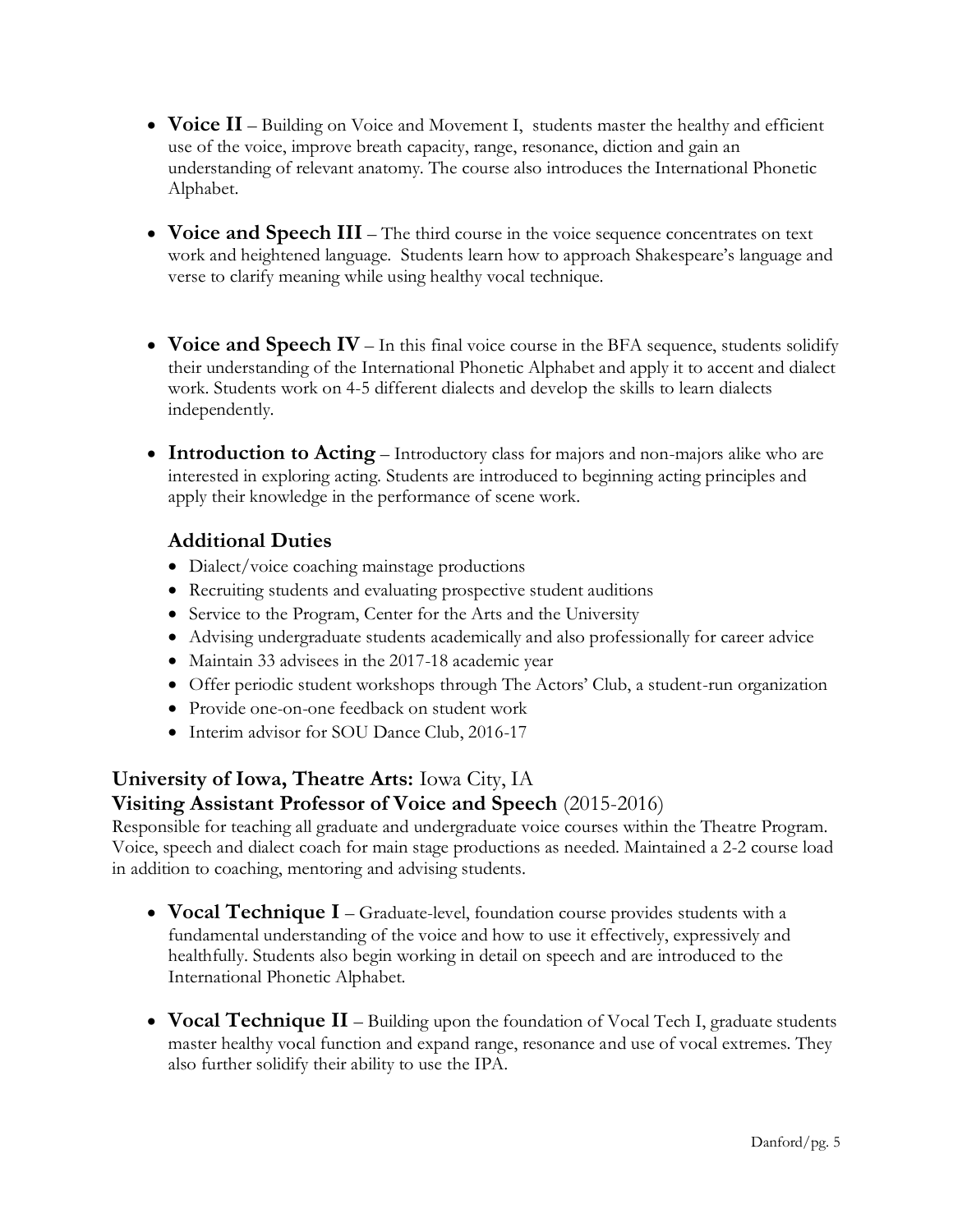• **Voice for the Actor** – This undergraduate course offers a basic understanding of voice and develops essential vocal tools for the stage. Students are introduced to a variety of vocal techniques.

#### **Additional Duties**

- Dialect/speech coaching departmental productions
- Attending auditions to provide student feedback
- Mid-term and end-of-semester review of graduate students' work in official meetings between students and performance faculty
- Advising and student mentorship

#### **University of West Florida, Department of Theatre:** Pensacola FL **Assistant Professor of Theatre Head of BFA Musical Theatre Program** (2011-2015)

Responsible for developing and implementing curriculum, teaching courses and private singing lessons and supervising instructors. Primary voice, speech and dialect instructor and served as speech and dialect coach on all productions. Maintained a 3-4 course load each semester in addition to directing/choreography assignment and university service duties.

- **Applied Voice** Provided BFA students with weekly, one-on-one voice lessons, instilling good vocal practice and applying it to diverse repertoire within musical theatre and beyond.
- **Musical Theatre Voice** Led a weekly studio class where students perform in front of their peers, applying the work from their private lessons.
- **Voice and Movement** Provided students with the vocal and physical tools necessary for free and effective expression on stage. The class included work from Fitzmaurice Voicework®, Patsy Rodenburg, Feldenkrais, Roy Hart and Alexander Technique and others.
- **Voice I** Foundation course introducing the principles of Fitzmaurice Voicework ®. Students learned to use their voice healthfully and effectively using a variety of contemporary and classical texts.
- **Voice, Speech and Dialects** Introduced students to Standard American speech and the International Phonetic Alphabet (IPA) and using it as a tool to learn dialects.
- **Musical Theatre Scene Study** Concentrated on synthesizing singing and acting work. Students worked largely on duets, marrying acting technique with good vocal practice.
- **Audition Techniques** Focused on preparation of dynamic audition monologues and songs, how to make adjustments, cold readings as well as audition etiquette.
- **Senior Showcase** In this capstone course, students developed a musical theatre performance, modeled after an industry showcase, and demonstrated the skills they accumulated over their time at UWF.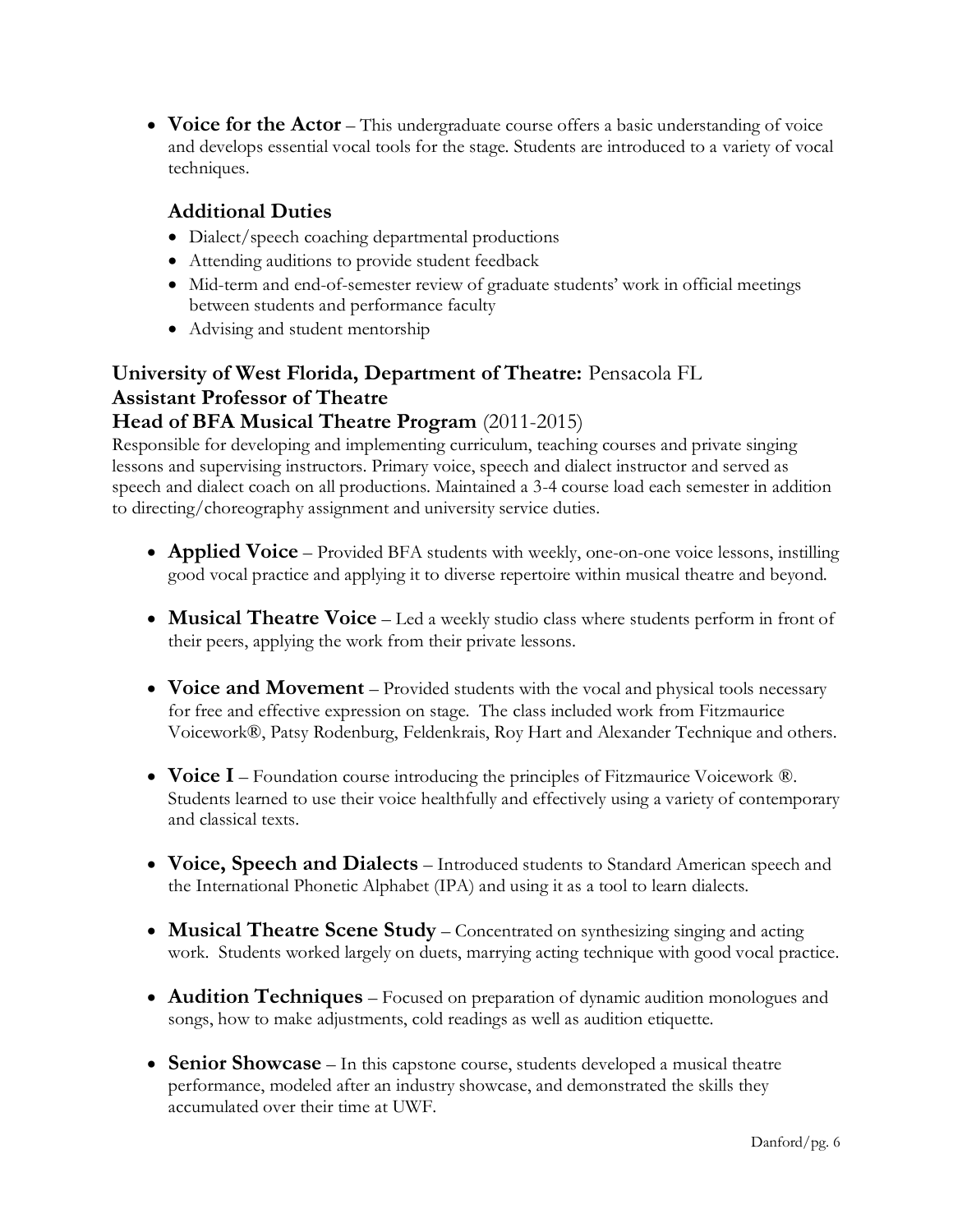#### **Additional Duties**

- Directing and choreographing at least one production per year
- Organizing and securing accompanists for classes and music directors for departmental productions
- Recruiting new students via regional conferences and campus visits
- Advising students in course selection and future planning
- Voice/dialect coaching on mainstage productions
- Service on departmental committees as well as college-level councils

#### **State College of Florida, Department of Theatre:** Bradenton, FL **Guest Teacher** (2010)

Conducted day-long workshop in audition technique, musical theatre technique and the business of acting

#### **FSU/Asolo Conservatory:** Sarasota, FL

#### **Guest Teacher (2009)**

Taught in place of the Conservatory Head of Voice and Speech Patricia Delorey in the following Graduate level classes:

- **Voice I** Introducing, producing and drilling sounds in the International Phonetic Alphabet (IPA) with the first year acting students as part of their speech training. These skills were practiced in conjunction with healthy vocal production and breath work.
- **Voice II** This class with second-year students focused on use of Standard British (RP) dialect. Using IPA as a learning tool, students are able to use Standard American as a comparison and move with ease into RP.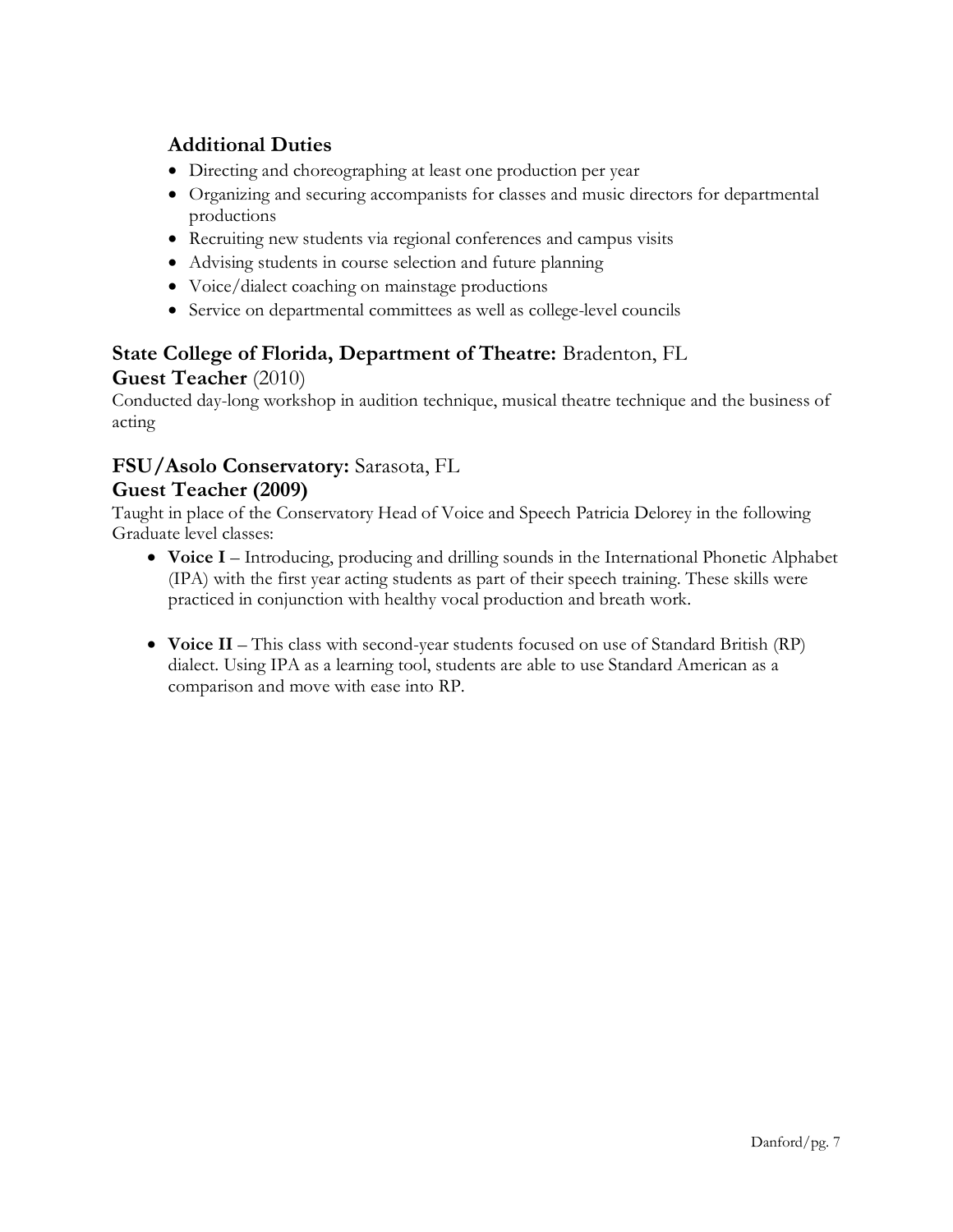# **Professional Credits**

| Acting |  |
|--------|--|

| Hamlet                       | Ophelia          | Chernuchin Theatre NYC/Bill Spencer |
|------------------------------|------------------|-------------------------------------|
| Nobody                       | Eva              | The Lark NYC/Jerry Dixon            |
| The Communist Revolution     | Caroline         | Ashland New Plays/Nicole Watson     |
| What We Were                 | Tessa            | Play4Keeps/play podcast             |
| Go. Please. Go.              | Emily            | Ashland New Plays/Jackie Apodaca    |
| The Fair Maid of the West    | <b>Bess</b>      | Riverside Theatre/Sam Osheroff      |
| Line of Descent              | Laura            | Riverside Theatre/Sam Osheroff      |
| Searching for Eden           | Eve              | Asolo Rep/Melissa Kievman           |
| The Last Five Years          | Cathy            | Asolo Rep/Michael Edwards           |
| The Winter's Tale            | Hermione         | Asolo Rep/Michael Edwards           |
| The Imaginary Invalid        | Beline           | Asolo Rep/Greg Leaming              |
| Smash                        | Henrietta        | Asolo Rep/Lillian Groag             |
| Pride and Prejudice          | Caroline Bingley | Asolo Rep/Mark Rucker               |
| Expecting Isabel             | Heather/Lisa     | Asolo Rep/Anne Kauffman             |
| The Plexiglass Slipper       | Cinderella       | Asolo Rep/Danny Scheie              |
| The Last Five Years          | Cathy            | Peterborough Players/Gus Kaikkonen  |
| Love Drunk                   | Ensemble         | Pensacola Shakespeare/Sam Osheroff  |
| <b>Bubbles and Brawls</b>    | Ensemble         | Pensacola Shakespeare/Sam Osheroff  |
| The Taming of the Shrew      | Kate             | Pensacola Shakespeare/Marc Duncan   |
| Pericles                     | Marina           | Asolo Cook Theatre/Greg Leaming     |
| Talk to Me LikeLet Me Listen | Woman            | Asolo Cook Theatre/Carl Forsman     |
| Mirandolina                  | Mirandolina      | Asolo Cook Theatre/Bruce Roach      |
| Sight Unseen                 | Grete            | Banyan Theatre Co/Brad Mooy         |

#### **Voice/Dialect Coaching**

| Murder on the Links  |
|----------------------|
| Brigadoon            |
| Miss BennetPemberley |
| Incognito            |

| The Weir             | The Jewel Theatre         | Dir. Susan Myer Silton | 2022 |
|----------------------|---------------------------|------------------------|------|
| Murder on the Links  | Oregon Cabaret Theatre    | Dir. Todd Nielsen      | 2021 |
| Brigadoon            | Encore Musical Theatre Co | Dir. Matthew Brennan   | 2019 |
| Miss BennetPemberley | American Stage Theatre Co | Dir. Stephanie Gularte | 2018 |
| Incognito            | Urbanite Theatre          | Dir. Daniel Kelly      | 2018 |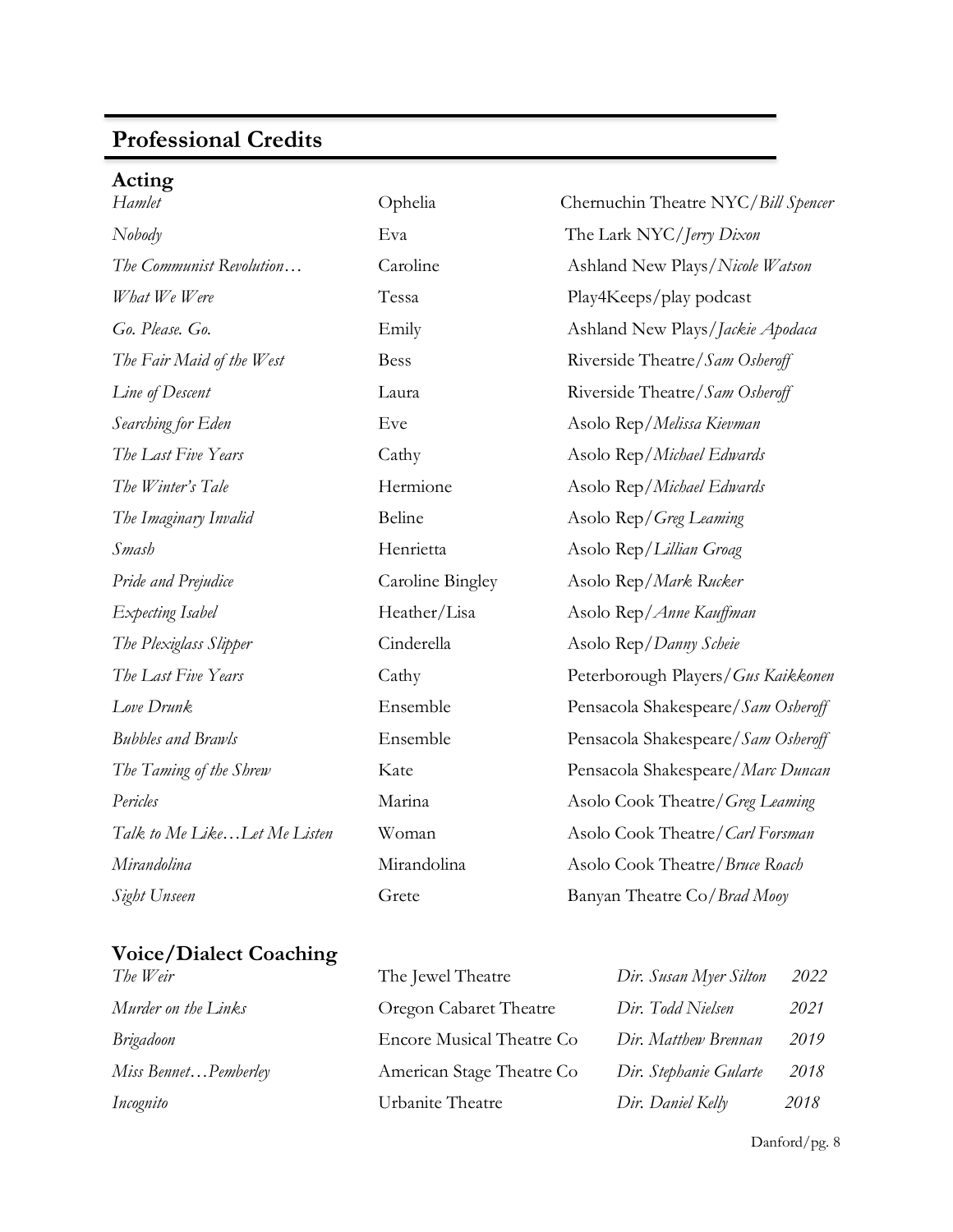| Oklahoma!                    | Oregon Shakespeare Festival | Dir. Bill Rauch        | 2018 |
|------------------------------|-----------------------------|------------------------|------|
| Next to Normal               | Next Stage Theatre Co.      | Dir. Parthy McCandless | 2017 |
| Macbeth                      | South Brooklyn Shakespeare  | Dir. Paul Molnar       | 2017 |
| Good People                  | American Stage Theatre Co   | Dir. Stephanie Gularte | 2016 |
| The Glass Menagerie          | Riverside Theatre           | Dir. Steven Marzolf    | 2015 |
| A Midsummer Night's Dream    | Pensacola Shakespeare Fes.  | Dir. Sam Osheroff      | 2013 |
| The Devil's Disciple (Asst.) | Asolo Repertory Theatre     | $Dir.$ Tony Walton     | 2009 |
|                              |                             |                        |      |

# **University Credits**

| A Midsummer Night's Dream                 | Voice/Text Coach    | Penn State Centre Stage     | 2021 |
|-------------------------------------------|---------------------|-----------------------------|------|
| The Curious Incident of the Dog           | Voice/Dialect Coach | Penn State Centre Stage     | 2021 |
| Sea Wall                                  | Voice/Dialect Coach | Penn State Centre Stage     | 2021 |
| A Beautiful Country                       | Voice/Dialect Coach | U of Michigan - Theatre     | 2020 |
| Sense and Sensibility (Priscilla Lindsay) | Voice/Dialect Coach | U of Michigan - Theatre     | 2019 |
| Flint (dir. Dexter Singleton)             | Voice Coach         | U of Michigan - Theatre     | 2019 |
| Sweeney Todd (dir. Vince Cardinal)        | Dialect Coach       | U of Michigan - Musical Th. | 2019 |
| Twelfth Night                             | Voice/Text Coach    | U of Michigan - Theatre     | 2018 |
| Candide (dir. Matthew Ozawa)              | Voice/Dialect Coach | U of Michigan - Opera       | 2018 |
| Dear Brutus                               | Dialect Coach       | Southern Oregon University  | 2018 |
| A Man of No Importance                    | Dialect Coach       | Southern Oregon University  | 2018 |
| The Rover (dir. Dawn Williams)            | Voice/Text Coach    | Southern Oregon University  | 2017 |
| Peter and the Starcatcher                 | Voice/Dialect Coach | Southern Oregon University  | 2017 |
| The Resistible Rise of Arturo Ui          | Voice/Dialect Coach | Southern Oregon University  | 2016 |
| Spitfire Grill                            | Dialect Coach       | Flagler College             | 2016 |
| Arcadia                                   | Voice/Dialect Coach | University of Iowa          | 2015 |
| Medea                                     | Voice/Text Coach    | University of West Florida  | 2015 |
| The Mystery of Edwin Drood                | Voice/Dialect Coach | University of West Florida  | 2015 |
| A Christmas Carol                         | Voice/Dialect Coach | University of West Florida  | 2014 |
| The Laramie Project                       | Voice/Dialect coach | University of West Florida  | 2012 |
| A Christmas Carol                         | Voice/Dialect coach | University of West Florida  | 2011 |
| The Importance of Being Earnest           | Voice/Dialect coach | University of West Florida  | 2011 |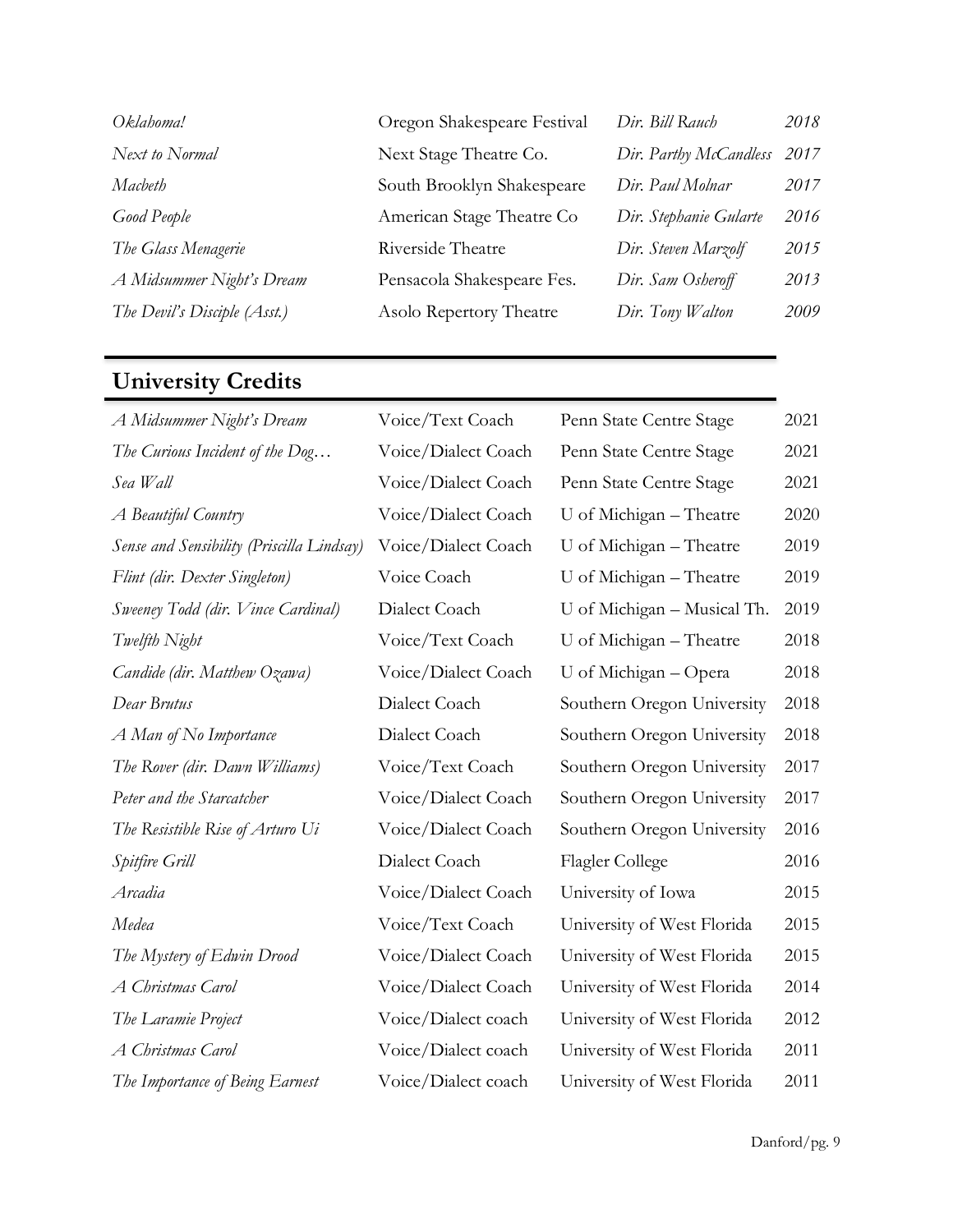#### **Directing and Choreography**

| Illyria                        | Director/Choreo. | University of West Florida | 2014 |
|--------------------------------|------------------|----------------------------|------|
| The Three Penny Opera          | Choreographer    | University of West Florida | 2013 |
| Bat Boy                        | Director/Choreo. | University of West Florida | 2013 |
| Seussical                      | Director/Choreo. | University of West Florida | 2011 |
| 25th Annual PutnamSpelling Bee | Choreographer    | University of West Florida | 2011 |

#### **Professional Memberships**

Actors Equity Association (AEA) Voice and Speech Trainers' Association (VASTA) Association for Theatre in Higher Education (ATHE)

## **Scholarship and Presentations**

## **Invited Conference Presentations**

#### **Voice and Speech Trainers Association Conference (VASTA)**

- **Teaching Without Grades, Part 1** Was a member of this peer-reviewed panel presentation investigating the different ways that instructors are innovating and moving beyond the traditional grading system and centering learning above achievement of a grade.
- **Quarantine Stories - VASTA** (August 2021 Online) Featured interviewee in this hour-long project investigating the ways in which VASTA members adjusted, struggled and innovated as voice and speech professionals amidst the COVID-19 pandemic. <https://www.youtube.com/watch?v=gl46W0c2rqk>
- **Finding Instinctive Response via Instinctive Breath** (August 2019 Orlando, FL) Invited to present at VASTA on this work which works to deepen one's ability to be present and respond truthfully on impulse.
- **The Birth Process and Voice Training** (August 2018 Seattle, WA) Co-Presented this lecture to peers outlining the peer-reviewed article I co-authored, "*The Birth Process and Voice Training: The Glorious Chorus, A Qualitative Pilot Inquiry"* (article details below).
- **Dyno-Group Destructuring** (August 2016- Chicago, IL) Invited to present at the conference for teachers and practitioners in my field, this co-taught, peer-reviewed workshop explored the use of Fitzmaurice Voicework® destructuring within the context of partner and group work.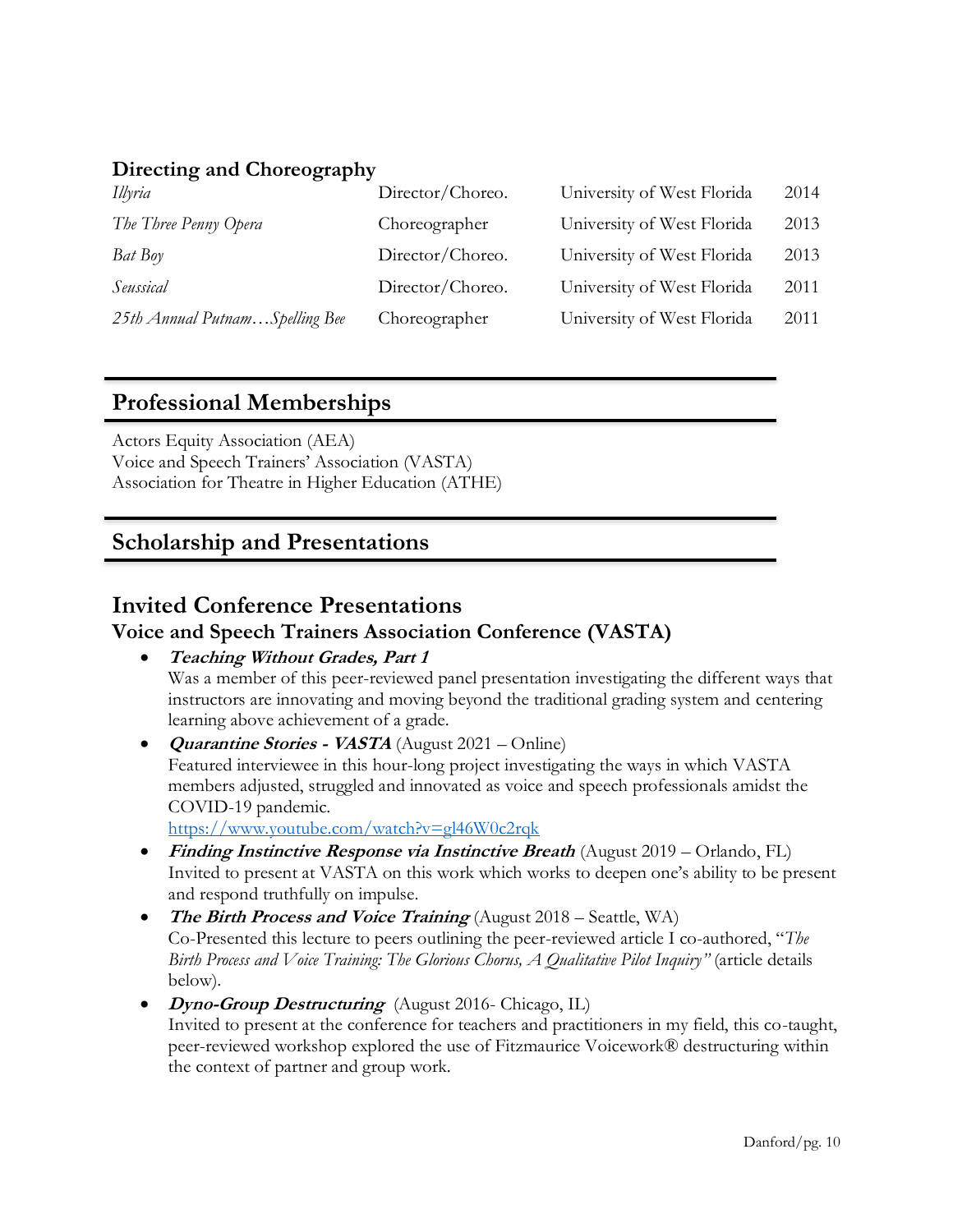## **Association for Theatre in Higher Education (ATHE)**

- **Teaching Without Grades, Part 1** (August 2021 Online) Invited to be on this panel discussion investigating the different ways that instructors are innovating and moving beyond the traditional grading system and centering learning above achievement of a grade. Other panelists include faculty at Brock University, Tulane University, Kent State and Dickinson College.
- **The Problem with Women's Voices** (August 2020 Online) Organized, moderated and participated in this panel exploring biases related to women's voices within theatre training, professional theatre and in broader societal contexts. Panelists included Amy Chaffee of Tulane University, Megan Chang of Providence College and Sara Clare Corporandy, Artistic Director of Detroit Public Theatre.
- **Warm-Up: Unlocking the Power Within** *(*August 2017 Las Vegas, NV) Collaborated with Linklater teacher, Ben Corbett, to lead our peer attendees through a workshop focused on preparing the performer to engage in large-scale, vocally and physically demanding work.
- *Using Vocal Arts to Hear, Hold and Help* (August 2017 Las Vegas, NV) Co-presented this peer-reviewed panel discussion with two colleagues from Santa Clara University and Tulane University. The topic focuses on alternative applications to the vocal arts outside of strictly performance. My contribution surrounds the use of vocal arts during childbirth.

## **Sparking Success: Faculty Development Conference, Tulane University CELT (Center for Engaged Teaching and Learning)**

- **Teaching with Ease: More Isn't Always Better** (January 2022) Lead presenter for this virtual session with Tulane professor Jenny Mercein to fellow educators which featured practical strategies and simple exercises adapted from their theatre and voice training which enable instructors to find more vocal and physical ease and enhance presence during classes.
- **Practical Strategies for Avoiding Strain and Finding Greater Ease While Teaching Online** (December 2020)

Presented this breakout session with colleague and Tulane professor Jenny Mercein. The session shared practical strategies and simple exercises adapted from their theatre and voice training background to enable professors to prevent undue instructor strain and tension while teaching online.

## **Kennedy Center American College Theatre Festival, Region 7**

• **Introduction to Fitzmaurice Voicework** (February 2017 – Denver, CO) Two-hour workshop focused on the principles of Fitzmaurice Voicework, geared towards college students. Students went through a progressive vocal work session aimed at creating sound in the most efficient, tension-free way possible.

#### **Southeastern Theatre Conference**

• **Introduction to Fitzmaurice Voicework** (March 2014)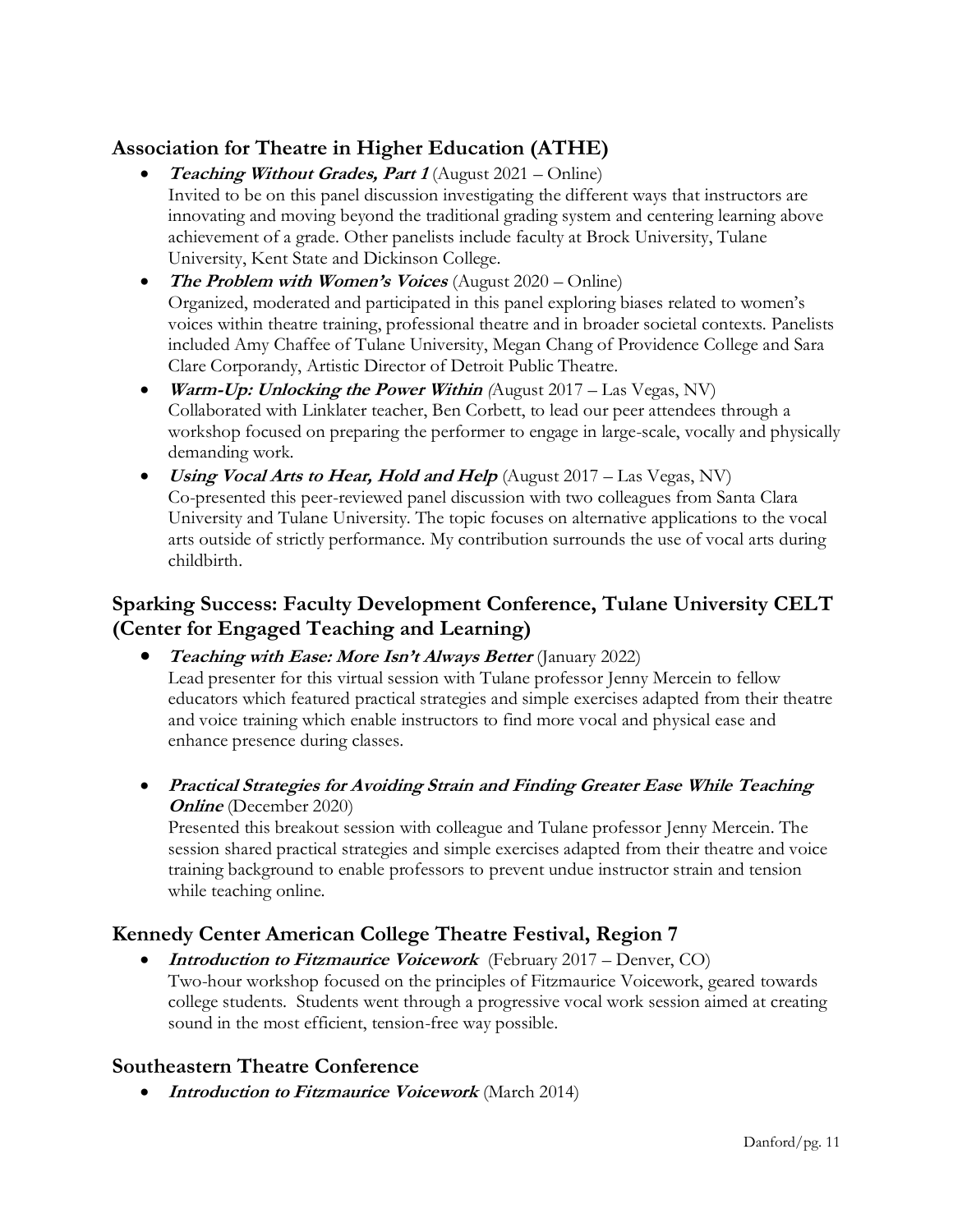Invited to teach at the largest regional conference for theatre, this was an introduction to voice for novices who have had no experience with Fitzmaurice work in the past.

#### **Florida Theatre Conference**

- **Standard British Accent** (October 2013) Invited to present this lively and fast introduction to the most utilized dialect for actors. Students received a simple breakdown of the signature sounds, an idea of use of pitch and resonance and were invited to apply the dialect through conversation and play.
- **Songs as Monologues** (October 2012 2013) Asked to teach this acting workshop for musical theatre at FTC. Students learn to approach a song from an acting standpoint, treating the song like a monologue.
- **Acting for Musical Theatre** (October 2011) Invited to teach this workshop aimed at college students. Participants worked with partners on using songs to explore objectives, tactics and obstacles.

## **Research and Publications**

#### **"Conference Notes: Coming Home Again", The Voice and Speech Review, Routledge (Published Oct 22, 2021)**

• Asked by the Editor of the Voice and Speech Review to be one of six writers to co-author an article about the experience of VASTA's 2021 online *Rising Voices* Conference. <https://doi.org/10.1080/23268263.2021.1990478> [https://www.tandfonline.com/eprint/3Y645ADQFGZT3BDPV4ZY/full?target=10.1080/](https://www.tandfonline.com/eprint/3Y645ADQFGZT3BDPV4ZY/full?target=10.1080/23268263.2021.1990478)

#### [23268263.2021.1990478](https://www.tandfonline.com/eprint/3Y645ADQFGZT3BDPV4ZY/full?target=10.1080/23268263.2021.1990478)

## **"Impolite Birth: Theatre Voice Training and the Experience of Childbirth" – ongoing research project at the University of Michigan. (2018-present)**

• Primary investigator on this interdisciplinary, qualitative research project with U of M midwives Ruth Zielinski and Lee Roosevelt and U of M Obstetrician Lisa Harris. We will utilize theatre voice training and adapt it to be taught to women who are part of a childbirth education course. Research begins in the Fall of 2019 and Winter of 2020.

## **"Impolite Birth: Explorations into the Benefits of Theatre Voice Training for Childbirth", Penn State's Arts and Design Research Incubator (ADRI) Blog (Published March 8, 2021)**

• Authored this blog article sharing the genesis and ongoing journey of my research into the use of voice and sound during childbirth. <https://sites.psu.edu/adrihealth/2021/03/08/impolite-birth/>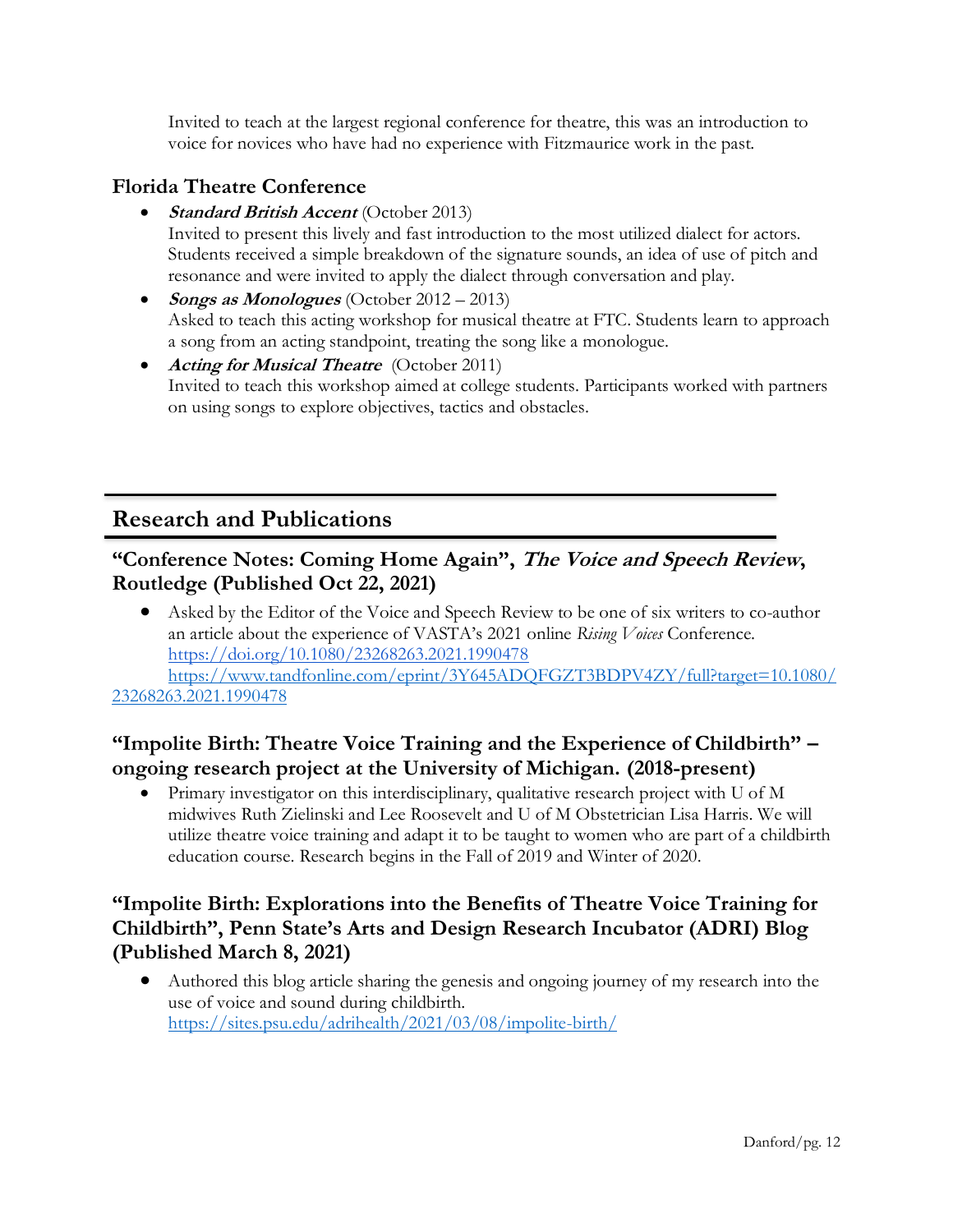## **"The Birth Process and Voice Training: The Glorious Chorus, A Qualitative Pilot Inquiry", The Voice and Speech Review, Routledge (Published December 22, 2017)**

• Co-authored this peer-reviewed article with colleague, Jennifer Mercein, Assistant Professor of Acting at Tulane University. It will be included in *The Voice and Speech Review*, a scholarly journal created by the Voice and Speech Trainers Association and published by Taylor and Francis. In it, we explore the alternative application of voice work within the context of childbirth as a potential tool for relaxation, focus and pain management during labor and delivery.

## **Associate Editor of The International Dialects of English Archive (IDEA) (www.dialectsarchive.com.)**

• Responsibilities include identifying subjects and recording and analyzing audio samples of their speech. Samples are then reviewed and published on the website as a free resource. I have published more than 20 samples from regions all over the world. Click [here](http://www.dialectsarchive.com/kris-danford) for a link to my IDEA webpage which includes all of my publications.

# **Advanced Training**

**Voice:** Catherine Fitzmaurice, Saul Kotzubei, Andrea Caban, Joan Melton, Patricia Delorey, Tom Burke (Estill), Ilse Pfeifer, Micha Espinosa, Cynthia Bassam, Andrea Caban, Lynn Watson, Noah Drew, Julie Foh, Jane Guyer-Fujita, Heather Boll, Andy Belser (Fitzmaurice) Patsy Rodenburg, Charmian Hoare (Rodenburg) Saule Ryan and Carol Mendelsohn (Roy Hart) Deb Hale, Amy Sue Fall and Antonio Ocampo Guzman (Linklater)

**Singing:** Joey Bates, Carlo Thomas, Julie Newell, Lori McCann, Gwen Detweiler, Melodie Dickerson

**Acting:** David Brunetti (Meisner), Barbara Redmond (Meisner), Geoffrey Owens (Practical Aesthetics), Mary Charbonnet

**Shakespeare:** Patsy Rodenburg, Barbara Redmond

**Movement**: Margaret Eginton (Feldenkrais, Viewpoints, Alexander), Jimmy Hoskins (ballroom), Paul Mockovak (jazz, tap, ballet), Angelika Summerton (ballet)

**Commedia:** Antonio Fava, Margaret Eginton

**Stage Combat:** Paul Steger (unarmed – SAFD), Donna Robinson (unarmed, rapier)

**Script Analysis:** Greg Leaming

**Programs:**

## **Knight Thompson Speechwork**

I have trained extensively in Knight Thompson Speechwork, with explores speech and dialects through physical, descriptive means. The pedagogy celebrates individuality amongst speakers and aims to eradicate the notion of a hierarchical, discriminatory "standard" of speech.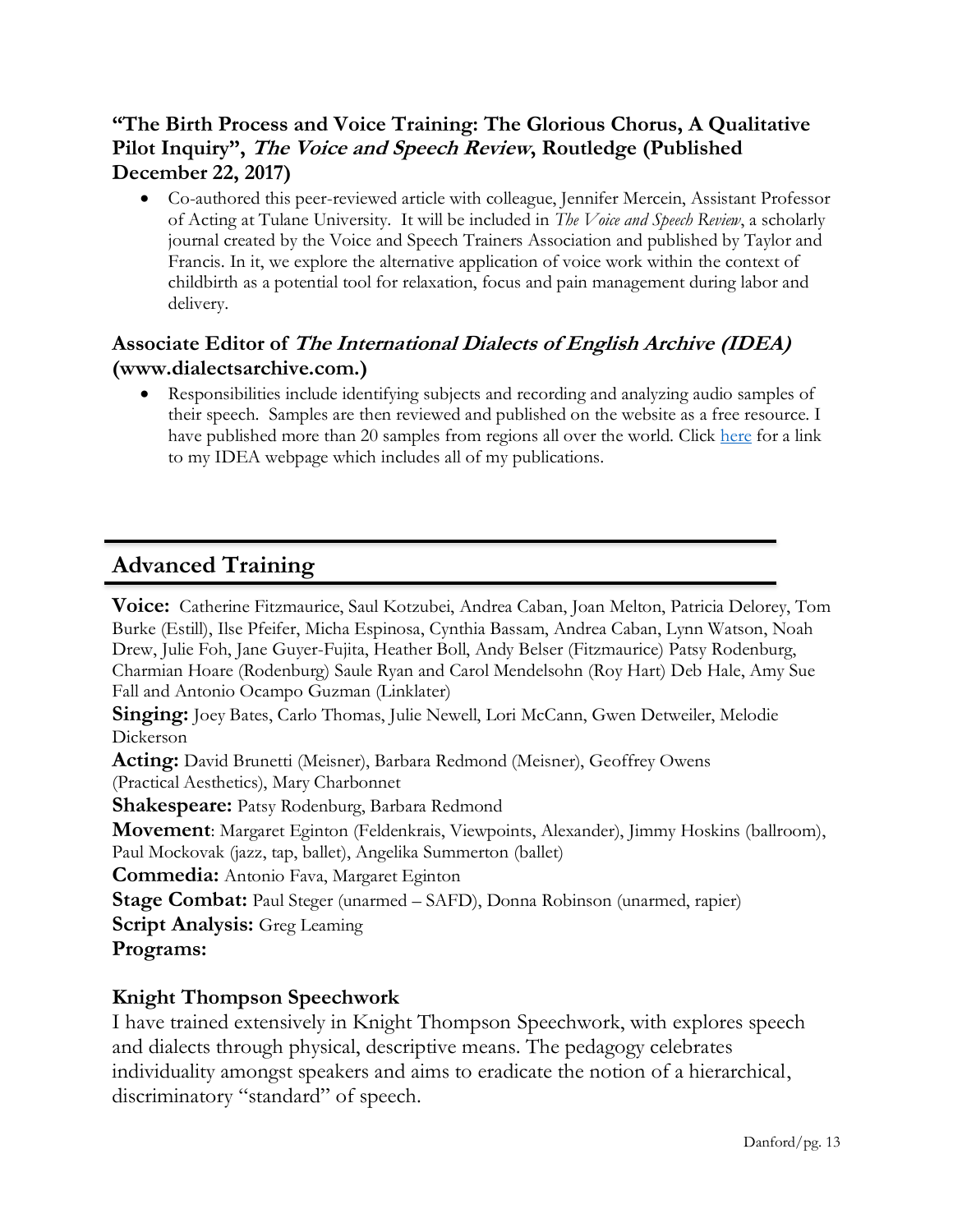- **Experiencing Speech – June 2020**
- **Phonetics Intensive – December 2020**
- **Experiencing Accents – April 2021**

## **Intimacy Training: Intimacy Directors International (IDI) – September 2019**

Completed this intensive workshop hosted at the University of Michigan designed for theatre faculty. IDI certified intimacy directors, Daniel Granke and Nigel Poulton led the training.

#### **Estill Level 1 Course – August 2018**

Completed this first level of instruction with Master clinician and Estill Voice Teacher, Tom Burke. This was an intensive 3-day course focused on executing a variety of vocal styles for musical theatre singers from the perspective of Jo Estill's pedagogy.

#### **Fitzmaurice Voicework ® Teachers Symposium – June 2017**

This was a 4-day advanced training for teachers of this methodology under the tutelage of Catherine Fitzmaurice, Saul Kotzubei and other Master Teachers.

#### **Fitzmaurice Voicework ® Teacher Certification Program xii – June 2013 - June**

**2014** Completed this intensive program which resulted in my being certified as an Associate Teacher of Fitzmaurice Voicework. Program includes extensive teacher training and mentorship from Catherine Fitzmaurice and selected Master and Associate teachers.

#### **Singing and Speaking with the Same Voice – Jan 2013**

Joan Melton, Master Fitzmaurice teacher, taught this workshop which explored bridging the gap between speaking and singing, effectively creating one voice.

**FSU London Study Summer 2005:** Patsy Rodenburg for Shakespeare and voice (Head of Voice at The National Theatre and Guildhall School), Mark Wheatley for writing (Head of FSU London Studies and former literary manager for Complicite), Charmian Hoare for voice (Voice coach at The Royal Shakespeare Company and Guildhall School)

## **Service**

#### **To University, College or Program:**

#### **The Pennsylvania State University**

College of Arts and Architecture

- Faculty Council(2021-23) Elected member of this body of faculty governance for the College of Arts and Architecture, representing the School of Theatre. (2021-23)
- Committee for Scholarships and Student Awards (2021-23) Member of this Committee in charge of coordinating scholarships and awards.
- 2021 CPAD Summer Academy: Listening Tour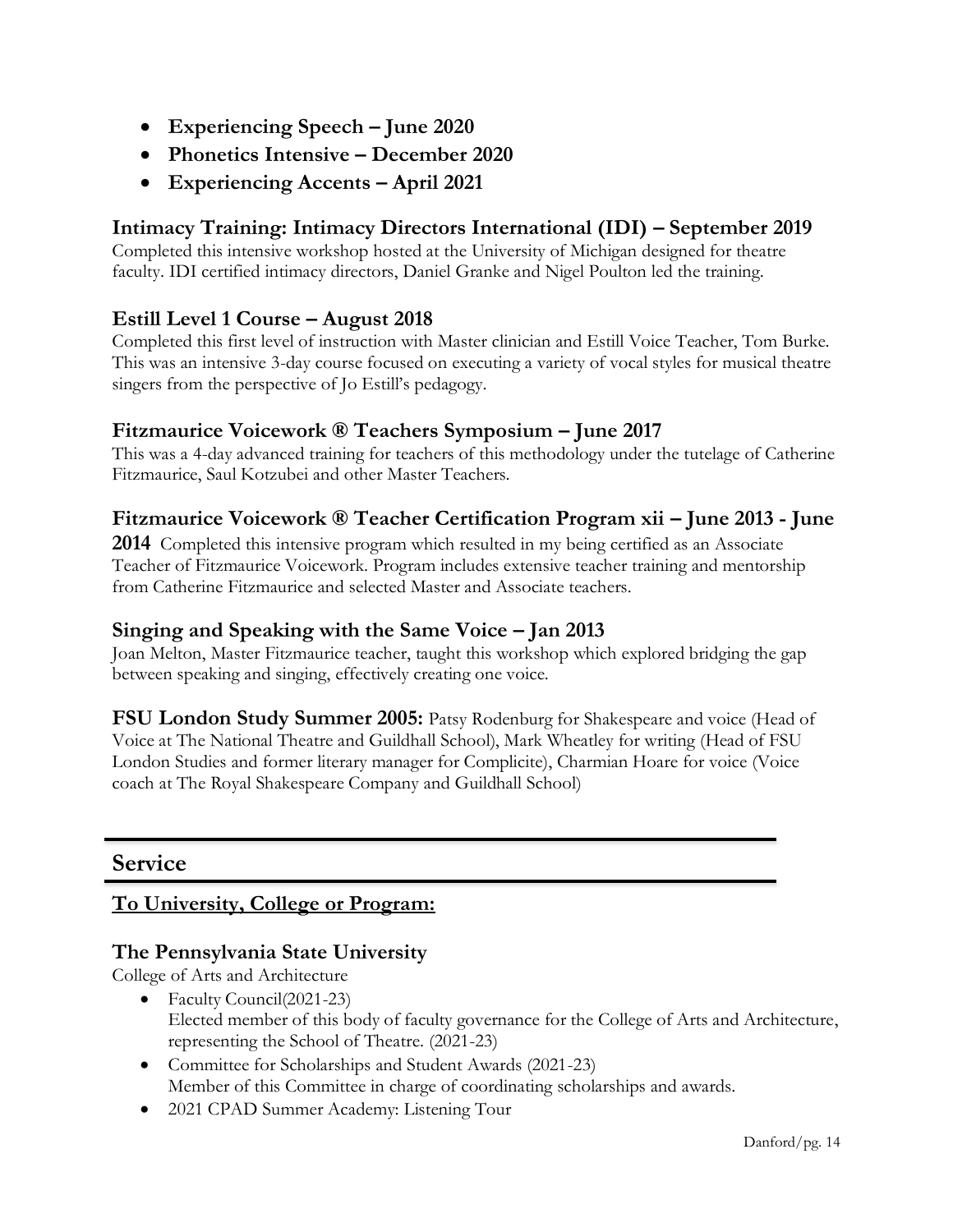Participated as a member of the Faculty panel in this session bringing faculty, staff and students together to digest the past year during the COVID-19 pandemic.

School of Theatre

- Ad Hoc Season Planning Committee (2021-current) Member of this Committee with a focus on voice and speech considerations within the season. The Ad Hoc group gathered in order to make preliminary cuts to the list of season proposals.
- Diversity Committee (2020-current) This group works to make a significant culture change in the School in the area of Equity, Diversity and Inclusion.
- Acting Committee (2020-current) This group of performance faculty works to build the program and address the needs of BFA Acting Students.
- Musical Theatre Committee (2020-2021) Work with musical theatre and acting faculty to address the needs of MFA Musical Theatre Students.

#### **University of Michigan**

School of Music, Theatre and Dance Service

- DEI Liaison A the request of the Dean, serving as 1 of 7 liaisons within SMTD to field student and faculty concerns and challenges surrounding diversity, equity and inclusion.
- Dialect Coach for Opera Program's production of *Candide*
- Dialect Coach for Musical Theatre Dept's production of *Passing Strange*

Department of Theatre and Dance

- On-Campus auditor for incoming freshman auditions for the Department of Theatre and Dance
- Alumni Task Force Committee: Worked with current faculty, the department chair, Theatre and Dance alumni and parents to raise the profile of the department and increase resources, financial and otherwise.
- DEI committee worked with a group of faculty and students to make the Department a more equitable place to teach and learn for all people.

School of Nursing

• Collaborated with U of M Nursing faculty to develop of a Healthcare Theatre course, which will train students to be standardized patients to be hired within the U of M medical community. Pilot course took place in January 2020.

## **Southern Oregon University**

- Faculty Development Committee Chair (2017-2018), Member (2016-2017)
- Planning Committee for the SOU Winter Instructional Institute (2017) Oregon Center for the Arts Service
	- Interim Faculty advisor to SOU Dance Club

Theatre Program Service

- Theatre Program Scholarship Committee Co-Chair (2017)
- Adjudicator for prospective student applications for the Theatre Program (2016-2018)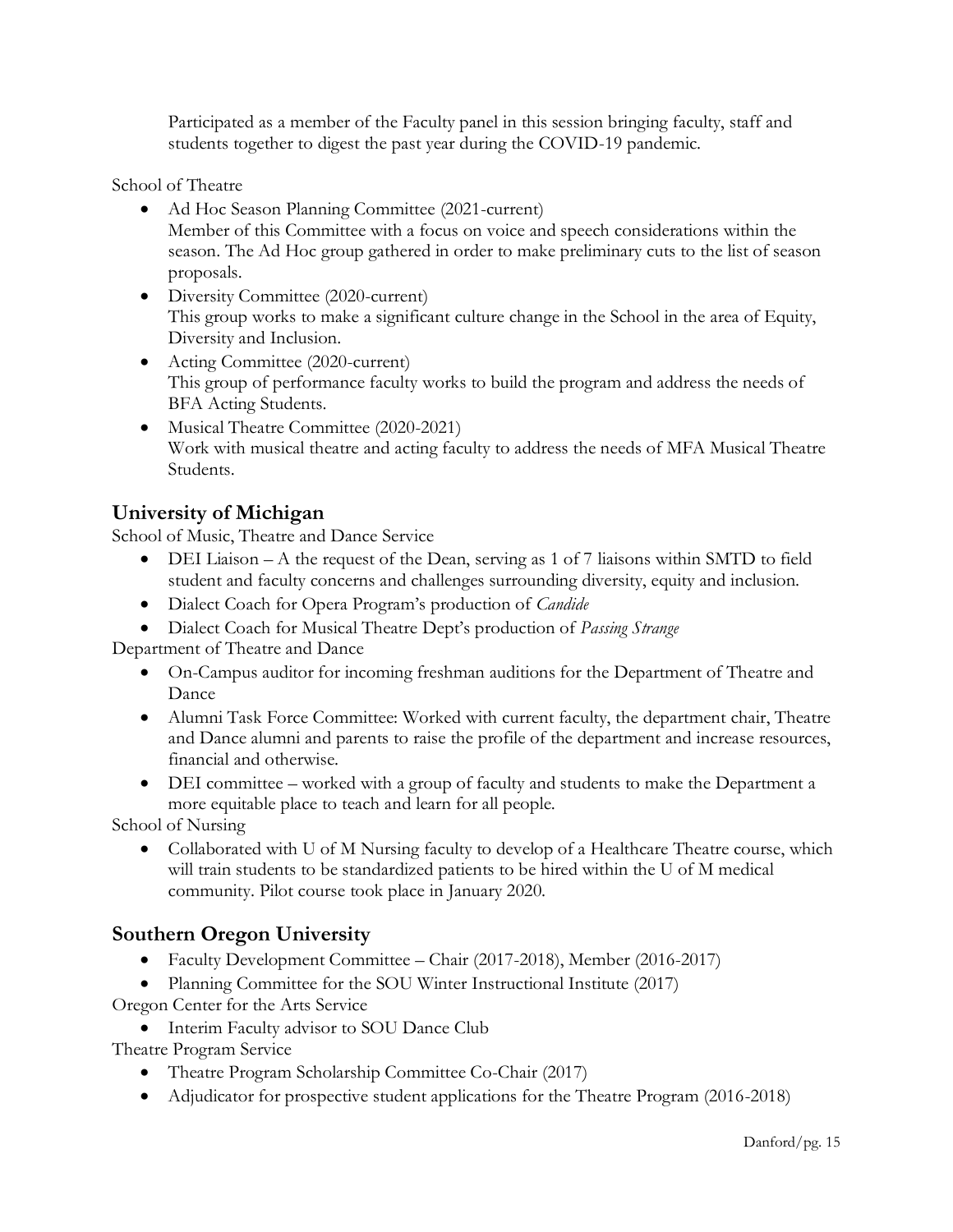- Search Committee for the Tenure-Track Movement Professor (2016-2017)
- Search Committee Chair for the Tenure-Track Movement Professor (2017-18)

#### **University of Iowa**

• Member of Master's Thesis Committee in Speech Pathology

#### **University of West Florida**

- Member of UWF College of Arts and Sciences Council (2013-2015)
- Member of Search Committee for Assistant Professor of Theatre (2015)
- Member of Search Committee for Assistant Professor of Musical Theatre (2015)
- Member of Resource Allocation Committee (2013-15)
- Recruiting at Statewide and Regional Conferences (2011-2015)

## **To Profession:**

- Voice and Speech Review (VSR.) The VSR is VASTA's peer-reviewed scholarly journal, published by Routledge.
	- o Editorial Advisory Board Member Invited to join the Advisory Board for this peerreviewed publication. Responsibilities include serving as an ambassador and champion of the journal and offering peer review feedback on 2-3 articles per year. (2020-current)
	- o Guest Peer Reviewer Asked to review article submissions as an expert in the voice and speech field. (2020)
- VASTA
	- o Member of VASTA's Engagement Committee. Currently heading ongoing efforts to track relevant conferences of interest to our membership and coordinate communication. (2020-current)
- Fitzmaurice Institute Research Team, core member (2021-current)
	- o Invited to join as a core member of this team whose mission it is to establish new knowledge and investigate new insights related to Fitzmaurice Voicework.
- Kennedy Center American College Theatre Festival (Region 7) Invited Evaluator for Irene Ryan auditions (Denver, 2017)
- Voice and Speech Trainers Association Conference Planning Committee (Seattle 2017-18)

#### **To Community:**

Threshold Choir (2016-17) Rogue Valley Chapter of the national organization

• This is a national organization which provides the gift of song for people who are in hospice care or nearing the end of life. I have become involved in the local chapter here in the Rogue Valley and am in the process of preparing to sing at bedside.

Camelot Theatre Summer Conservatory (2017)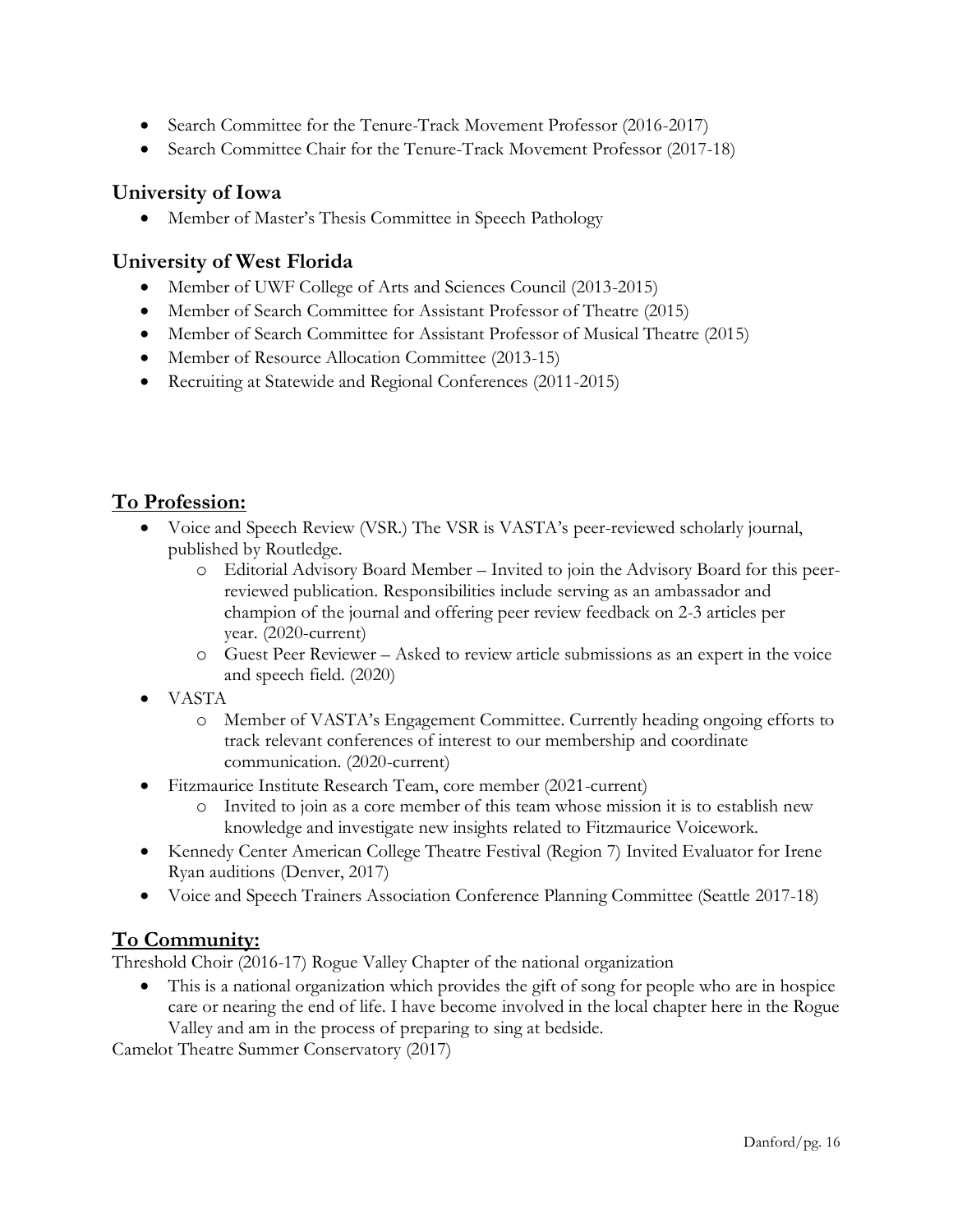• Offered assistance to Camelot Theatre's Summer Theatre Conservatory for children. They are producing a musical as their final project and, as a member of the Talent community, I will be working with the students on Acting for Musical Theatre.

#### **Grants**

#### **University of Michigan**

• **MCubed Grant** – 2018 – Received this University-wide grant for my project, "Impolite" Birth: Theatre Voice Training and the Experience of Childbirth". I will be collaborating with two midwives from U of M's School of Nursing and an obstetrician from U of M's School of Medicine to execute this mixed methods study, to be completed by 2020.

#### **Southern Oregon University**

- **Professional Development Grant**  2017 Conference travel and presenting at the Association for Theatre in Higher Education in Las Vegas, NV
- **Carpenter I Grant –** 2017 Conference travel to Fitzmaurice Teachers' Symposium in New York, NY
- **Carpenter II** 2016 Conference travel to Kennedy Center American College Theatre Festival in Denver, CO.

## **Media, Awards and Honors**

- Interviewed by New York Times author Jessica Delfino about my research in voice and birth. Her article, "I Sang Through Labor to Manage the Pain" referenced and linked my article on the topic in the Voice and Speech Review. 2021. [https://www.nytimes.com/2021/03/09/parenting/pregnancy/singing-during](https://www.nytimes.com/2021/03/09/parenting/pregnancy/singing-during-childbirth.html?searchResultPosition=1)[childbirth.html?searchResultPosition=1](https://www.nytimes.com/2021/03/09/parenting/pregnancy/singing-during-childbirth.html?searchResultPosition=1)
- Sarasota Herald Tribune Award for Best Actress in a play: title role in *Mirandolina,* Asolo Cook Theatre
- Sarasota Herald Tribune Award for Best Supporting Actress in a play: Beline in *The Imaginary Invalid*
- Sarasota Magazine Theatre Award Nominee for Best Supporting Actress in a play: Caroline Bingley in *Pride and Prejudice*
- Subject of SRQ Magazine Article "Butterfly Effect" for Hermione in *The Winter's Tale*

# **Professional Development**

- **Grants Academy with Hanover Research** Selected as a participant in the 2020-21 Grants Academy within the College of Arts and Architecture. The academy consists of a series of trainings complemented by individualized proposal review/revision and/or prospecting support throughout the year in consultation with a Hanover Grants Consultant. (2020)
- **Anti-Racism in and out of the Classroom: How to be an Ally for College Students**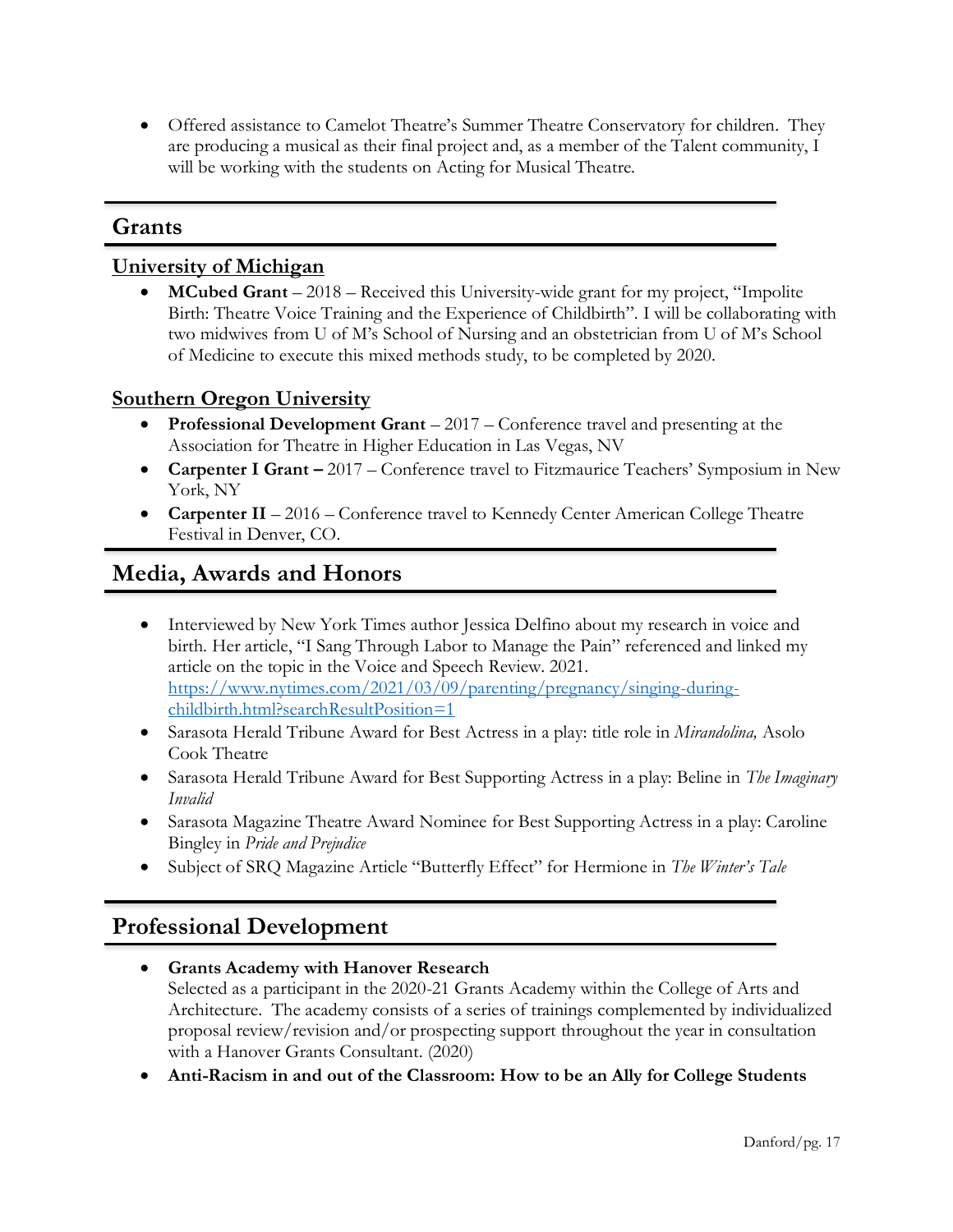Participated in this webinar aimed at sharing strategies and ideas related to being an antiracist ally in 2020. (2020)

#### • **New Faculty Passages Program**

Participant in this Penn State program focused on career development, teaching and learning, and opportunities that are available across the university. Sessions are held three times a semester. (2020)

## **Professional References**

#### **Gillian Eaton**

University of Michigan – Assistant Professor of Acting E-mail: gillieat@umich.edu Phone: 646-671-1335

#### **Daniel Cantor**

University of Michigan - Associate Professor of Theatre, Head of Performance E-mail: dcacc@umich.edu Phone: 734-764-6304

#### **Paul Kalina**

University of Iowa-Associate Professor of Movement, Head of Acting E-mail: paul-kalina@uiowa.edu Phone: 319-353-2404

#### **David McCandless**

Southern Oregon University – Head of Directing, Southern Oregon University E-mail: mccandled@sou.edu Phone: 541-601-8494

#### **Rebecca Clark Carey**

Oregon Shakespeare Festival - Head of Voice and Text